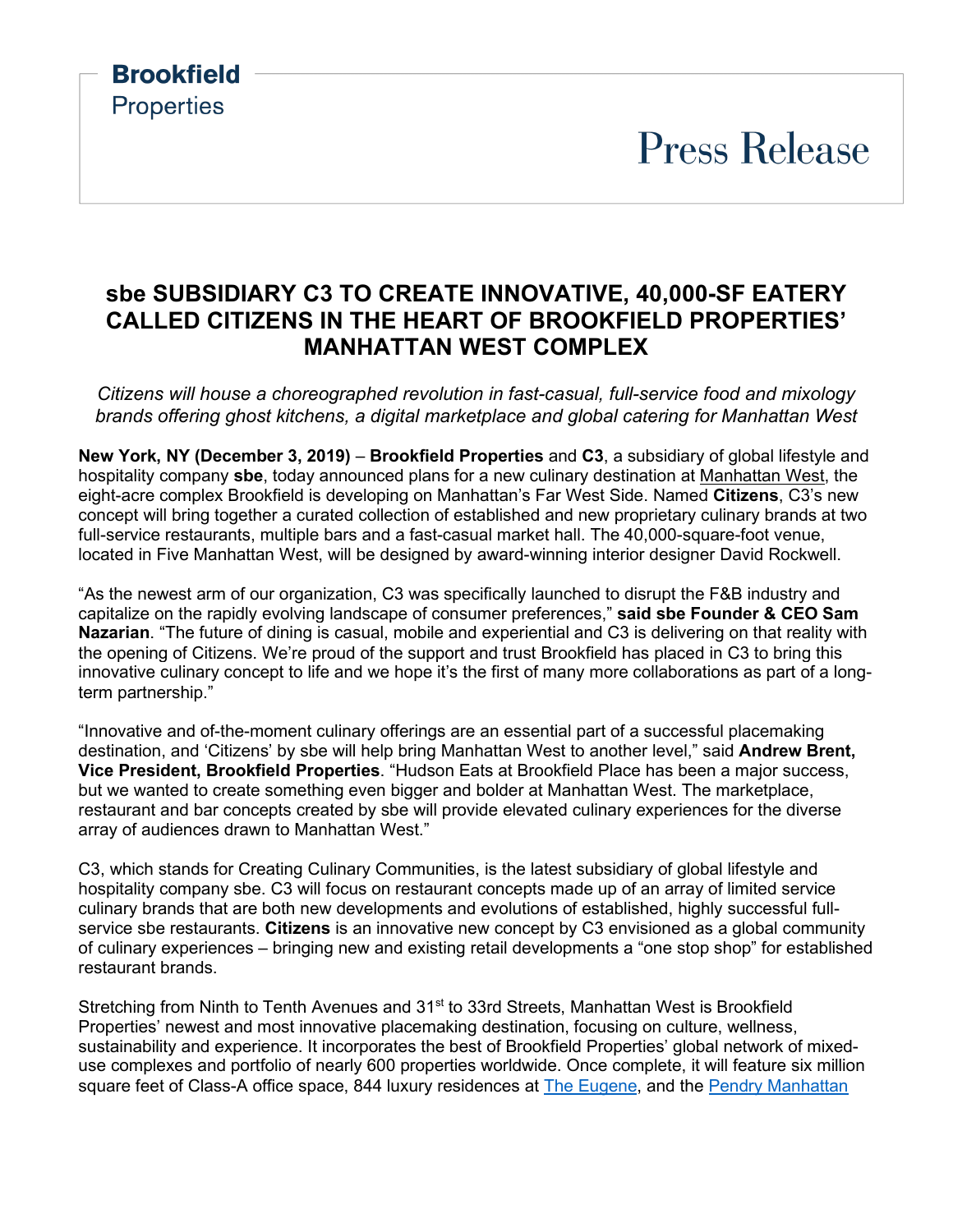## **Press Release**

[West](https://www.pendry.com/manhattan-west/) boutique hotel. A landscaped, two-acre public plaza will be enlivened with public art and events by Arts Brookfield, Brookfield's award-winning arts and entertainment program.

In addition, Manhattan West will feature more than 200,000 square feet of dynamic retail amenities that will bring together high-end, experiential shops and innovative culinary concepts, including a signature, multi-concept restaurant by Danny Meyer's Union Square Hospitality Group and a 60,000-square-foot, new-concept Whole Foods. Peloton is creating a 35,000-square-foot, state-of-the-art flagship location called "Peloton Studios" that will house the company's broadcast and production operations and several studios, from which hundreds of group fitness classes, including indoor cycling, running, bootcamp, strength training and more, will be hosted and live streamed every week to Peloton platforms.

Manhattan West benefits from excellent access to public transportation. It sits immediately adjacent to the soon-to-be-redeveloped Empire Station/Penn Station Complex – the busiest train station in North America – and near the new 7-train station at Hudson Yards, New York City's first subway extension in decades. It is one block from the A, C, E, 1, 2, 3 and 7 subway lines, New Jersey Transit, the Long Island Railroad and Amtrak.

For more information about Brookfield's Manhattan West complex, visit [www.manhattanwestnyc.com.](http://www.manhattanwestnyc.com/)

###

#### **About Brookfield Properties**

**Brookfield** 

**Properties** 

Brookfield Properties is a fully-integrated, global real estate services company that provides industryleading portfolio management and development capabilities across the real estate investment strategies of Brookfield Asset Management — a global alternative asset manager with over \$500 billion in assets under management.

Brookfield Properties develops and manages premier real estate with a focus on maximizing the tenant experience in addition to the investment and operational performance of the asset. We also focus on integrating leading-edge real estate technologies which enables us to be at the forefront of innovation and sustainability – benefiting not only our tenants, residents and business partners, but also the communities in which we operate.

For more information about our approach to operating and developing best-in-class real estate, please visit brookfieldproperties.com.

#### **About sbe**

Established in 2002 by Founder and CEO Sam Nazarian, sbe is a privately-held, leading lifestyle hospitality company that develops, manages and operates award-winning hotels, residences, restaurants and nightclubs. Through exclusive partnerships with cultural visionaries, sbe is devoted to creating extraordinary experiences throughout its proprietary brands with a commitment to authenticity, sophistication, mastery and innovation. Following the acquisition of Morgans Hotel Group, the pioneer of